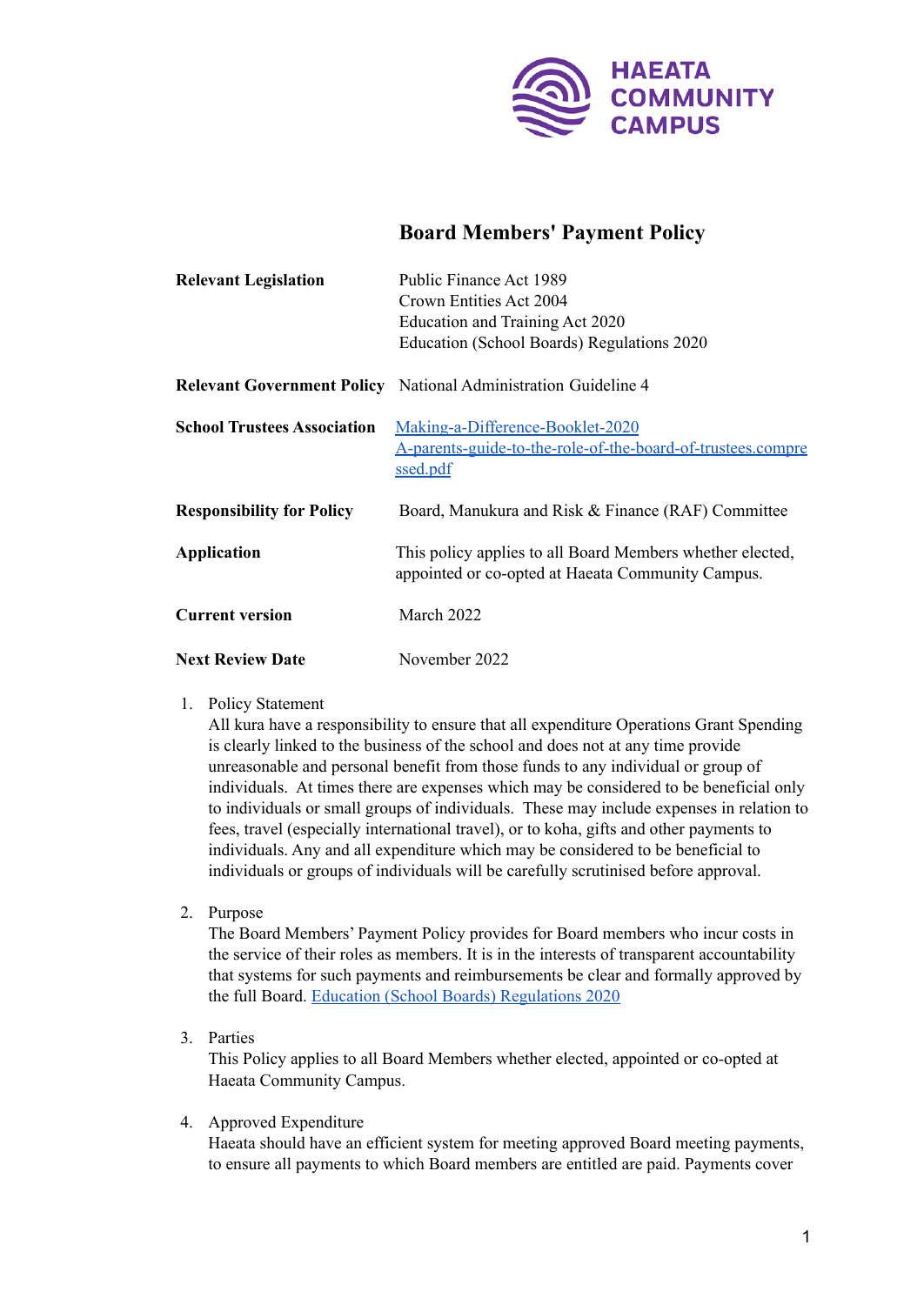sitting fees as agreed by the Board and all reimbursements which are fair and reasonable incurred during authorised Board activities. All approved payments to Board members will be authorised by the Risk and Finance Committee Chair.

5. Guidelines for the Levels of Payment and/or Reimbursement

Boards have the right to decide how much and how often members, including the Manukura, are paid for attendance. Inland Revenue provides for a proportion of the fee to be non taxable in recognition that it covers the expense of attending meetings. Inland Revenue require members to start paying tax once their payments exceed the limits outlined below:

- \$75 per meeting for a Presiding Member (up to \$825 per year)

- \$55 per meeting for a board member (up to \$605 per year)
- 6. Haeata Board Member Payments Fees approved by the Board are currently set at:
	- \$150 per meeting for the Presiding Member (\$1,650)
	- \$100 per meeting for a Board Member (\$1,100)
	- \$150 per meeting for the Risk and Finance Committee Chairperson (\$1,650)
	- \$100 per meeting for a Risk and Finance Committee member (\$1,100)
	- \$50 per meeting for a Discipline Committee member (Various)
- 7. Withholding tax will be paid on all fees paid once the appropriate threshold has been met.

## 8. Additional Meetings

For those such meetings or other Board business which occurs within the normal working day of any Board member, and which require the Board member to either take leave without pay, or employ another person to replace them at their place of work, the Board should authorise payment according to the scale and conditions set out below:

- The meeting must be one which fulfils a statutory requirement for the Board
- Haeata must have sufficient non-Government funds to meet the payment
- All attendances and payments must be authorised by the Presiding Member
- The payment shall be at the rate that is fair and reasonable.
- 9. Reimbursements

All reimbursements are at the discretion of the Board and must be approved prior to any spending occurring. All approved out of pocket expenses will be reimbursed on presentation of appropriate receipts.

10. Attendance at Professional Development Sessions

All expenses associated with attendance at professional development sessions should be met by the Board when prior approval was sought and approved.

11. Approval

When the Board approved this Policy, it agreed that no variations of this Policy or amendments to it can be made except with the unanimous approval of the Board. As